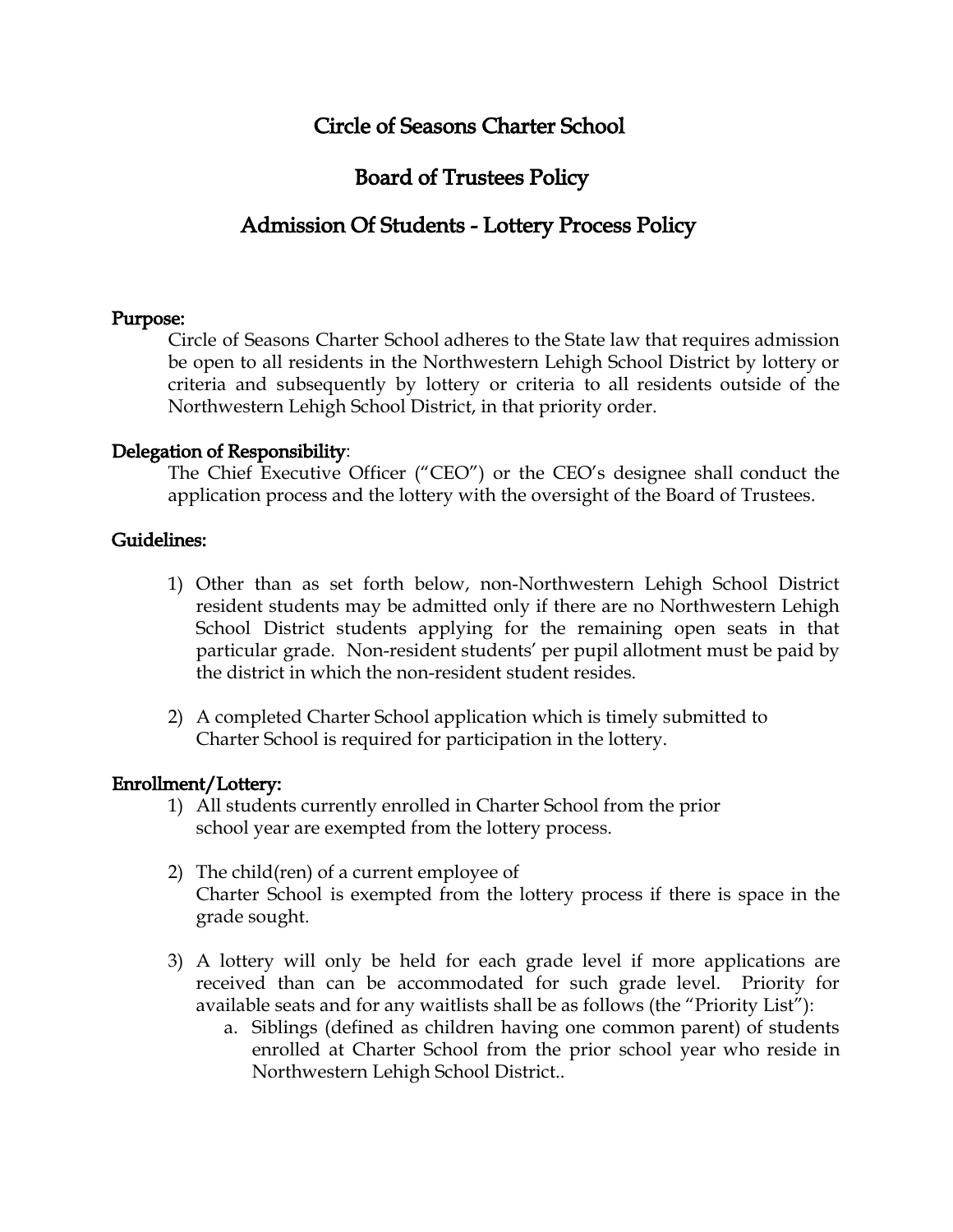- b. Siblings (defined as children having one common parent) of students enrolled at Charter School from the prior school year who do not reside in Northwestern Lehigh School District.
- c. Students who reside in Northwestern Lehigh School District and do not fall into any of the above categories.
- d. Students who do not reside in Northwestern Lehigh School District and do not fall into any of the above categories.
- 4) The lottery is conducted after specific and publicly announced enrollments periods and will include all applications received by the due date of a respective enrollment period. All applications must be submitted annually for participation in the lottery. The wait list from the prior school year is discarded and is not applicable to the next school year lottery.
- 5) Each application received will be designated a card with the student's name on it, beginning with Kindergarten and proceeding to eighth grade, and will be placed in a container/bag and shaken. Each card will be individually drawn by the CEO, Board Trustee or a Board designee. Each name will be read out loud and entered on a written list, kept by the school administrative assistant, or a second Board Trustee or designee, who will record the student name and "Waiting List number" on this list. Each name drawn will be assigned a sequential number from one until all cards have been drawn for that grade. If siblings (defined as children having one common parent) participate in the lottery for the same grade, and one sibling's name is selected, the remaining sibling(s) will be assigned the next sequential seat in the grade or spot on the waitlist, as applicable.

## Notification of Applicants:

- 1) The results of the Lottery will be entered into a Charter School database list.
- 2) An email will be sent to each individual applicant indicating their child's status and guidance for the completion of the admissions process if their child's name is offered a seat applicable to their position on the Waiting List. Distinct emails will be created:
	- a) Announcement of date and time of public lottery drawing
	- b) Notification of placement on Wait List
	- c) Congratulations on admission when child's spot on Waiting List has been offered a seat due to an opening